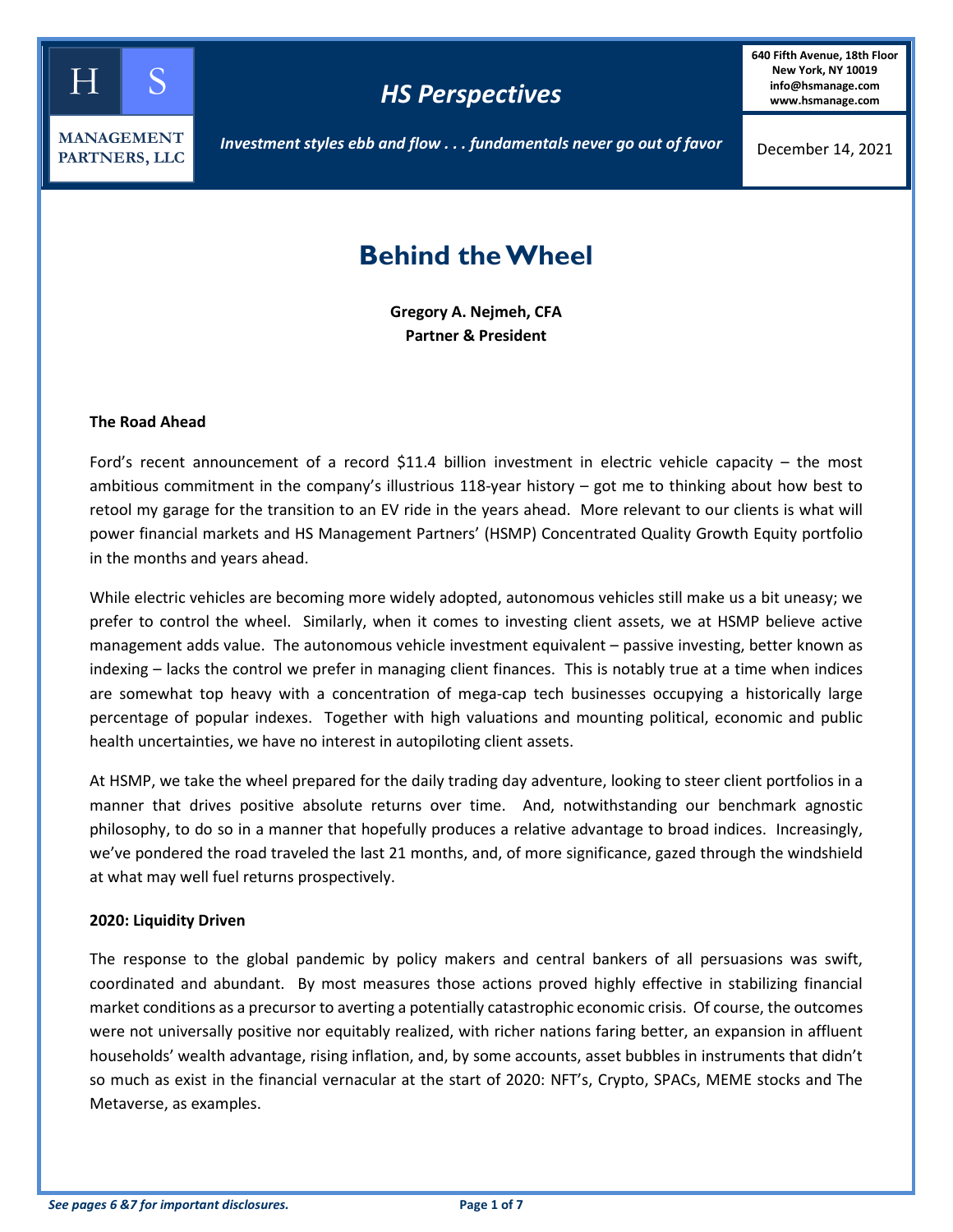Not to be left behind, and as shown in the chart from Strategas below, unprofitable businesses have been among the largest benefactors of the liquidity swell (for more, see our thought piece entitled ["After the Deluge"](https://www.hsmanage.com/after-the-deluge/), May 6, 2021). Unintended consequences notwithstanding, the actions of the Federal Reserve and U.S. Treasury – and the corollary institutions in the halls of the European Union and core Emerging Markets from Beijing to New Delhi and Brasilia – fortunately subscribed to the same memo. An unsavory meltdown was avoided.



The initial mid-February '20 shock associated with the realization we were in the grip of a global pandemic led to a severe market downturn, though the bear was abruptly stopped by a raging bull on 3/23/20, and the beast has yet to be corralled as we pen this piece. Given the absence of earnings guidance throughout much of 2020, the market recovery was largely liquidity driven. Indeed, many companies understandably suspended earnings guidance, eliminated or reduced dividends, and/or halted share buyback activity.

As the year drew to a close, companies gradually began to wade back into the guidance pool. Those businesses who'd witnessed meaningful share gains and whose models gained relevancy – digitization has proven a competitive differentiator among those who'd invested wisely behind such initiatives pre-pandemic – offered a glimpse into this calendar year.

## **2021: Earnings Driven**

At the start of '21, we sensed earnings expectations were too conservative. HSMP is very much bottom up in our approach, though we recognize and embrace that the macroeconomic backdrop matters a great deal. Notwithstanding that valuations appeared somewhat extended in January, we realized that P/E is a ratio whose reliability pivots on getting the denominator approximately right rather than precisely wrong.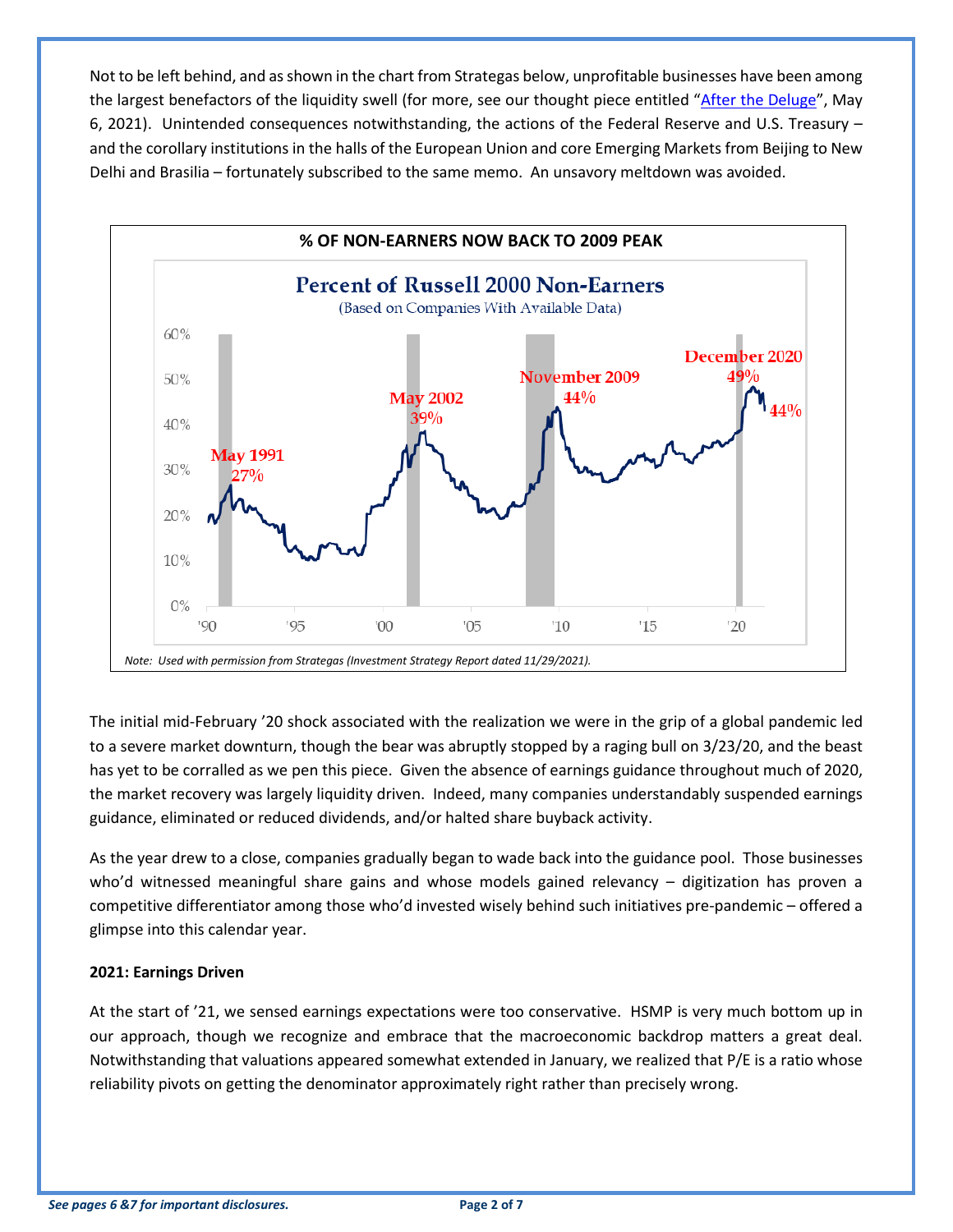Our attention to business model details, coupled with inflation induced rising price realizations, robust consumer balance sheets/confidence (as shown in the chart from EvercoreISI below), and liquidity, whose multiplier effect was just beginning to filter into the economy, supported our conviction. COVID vaccine availability bolstered our view that earnings could well surpass expectations and that valuations were therefore more reasonable.



The graph below from Morgan Stanley captures the positive revision breadth throughout late '20 and well into '21. Accommodative central bank tendencies – some refer to the elongated dance toward higher rates as a slow waltz, and lower for longer as symbolic of an Infinity Fed – also proved positive for the risk-free rate contained in the capital asset pricing model, and hence capitalization rates applied to future cash flows.



## **2022: Valuation takes the Wheel**

With a deluge of liquidity and notably positive earnings surprises now largely discounted by investors, what's likely to power HSMP's Portfolio tomorrow? Liquidity and earnings will continue to be core determinants, though the rate of change associated with those variables is likely to dissipate some in importance. We believe valuation could well be the factor driving returns as '22 beckons.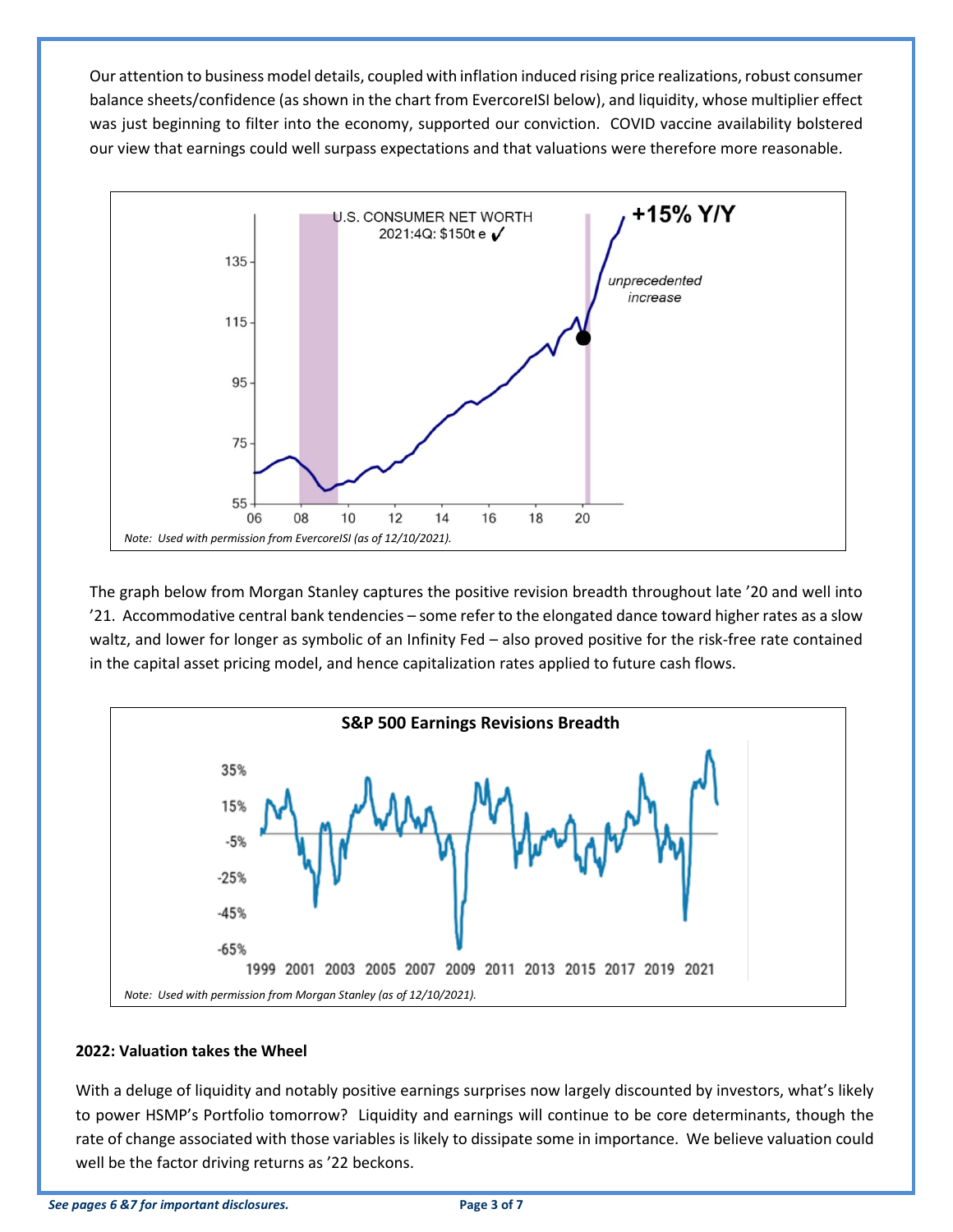HSMP's investment philosophy has consistently been grounded in identifying quality businesses, growing the portfolio and cash flow streams, and being vigilant with respect to valuation. As depicted in the charts below, we have managed the portfolio with attention to the forward P/E, and valuation today is similar to when we opened our doors to clients back in '08. As such, we do not view the valuation of HSMP client portfolios as extended at this time.



Our performance over time is a compilation of our so called "upside/downside" capture ratio, or simply the degree to which we participate in market advances as well as preserve capital in more difficult market environments. We've experienced far fewer instances where the market declined in a given month than advanced since inception (over the 176 months since the inception of our performance track record to 11/30/21, the market has advanced in 119 and 112 months while declining 57 and 64 months based on S&P500 and R1000G indices, respectively). We have managed to capture a good portion of the upside while preserving capital reasonably effectively in down markets, and that has yielded what we consider a respectable net-of-fee since inception composite performance.



*See pages 6 &7 for important disclosures.* **Page 4 of 7**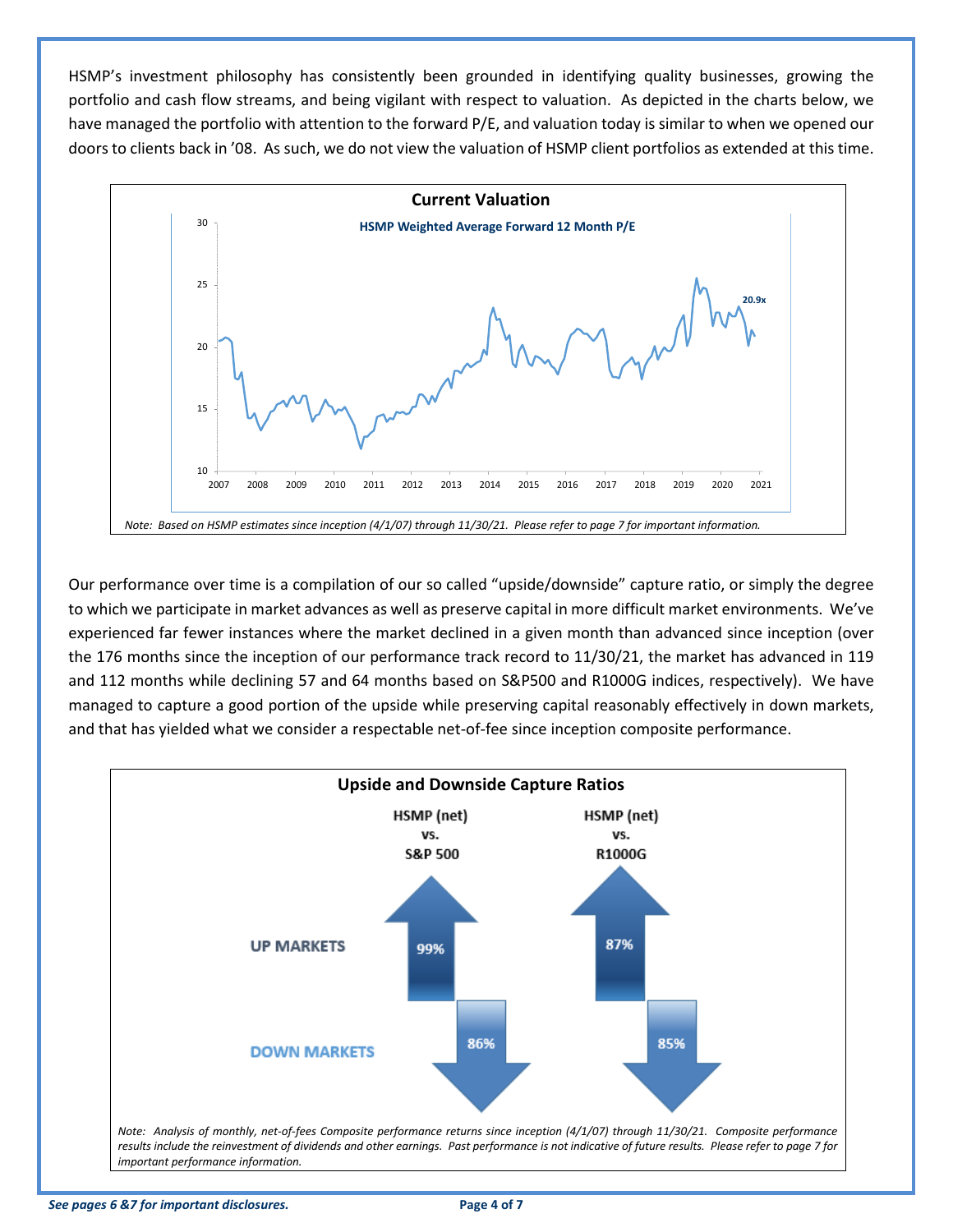I am intrigued at the prospect of transitioning my driving experience from a combustion engine to an electronic vehicle. EV's have come a long way, and the technology is changing rapidly as is the number of entrants, some traditional vehicle producers, many Newco's with novel approaches.

Novel approaches are also being applied to rationalize equity market valuations after an extended period of above trend line returns. Such novelty (frivolity?) is noteworthy, for the run has attracted younger participants (Reddit, Robinhood, et al) with new thoughts on the art of investing. Their ride has been smooth and largely paved in green, as the path has steadily ascended in the direction of portfolio appreciation. Dare we say it has looked easy?

# **The Designated Driver**

Alas, valuing companies is not like embracing new vehicle technologies. We believe in time tested foundational investment principals, truisms that mattered yesterday, today, and will be applicable tomorrow. Price/forward twelve-month earnings, price/forward free cash flow yield, balance sheet metrics including net debt/net cash positions, credit ratings, and spreads identifying credit risk (and others) are among the basket of valuation tools we routinely employ.

The valuation tenets have served us and our clients well over the forty plus years the partners of HSMP have experienced investment and economic cycles. In effect, clients call upon us to be the adult in the room, the designated driver, the responsible one at the bar after the financial punch bowl has been consumed many times over. The public health crisis of our lifetimes, with the Omicron variant the latest concern, only affirms our conviction in the importance of valuing businesses in a fashion that is objective, reasoned, and offers a construct that we believe embraces the concept of a margin of safety.

As excited as I am to consider new modes of transportation, no set of wheels has proven as therapeutic, as enjoyable, as reliable as my handcrafted, made in the U.S.A. Serotta bicycle. Relying on your own source of power, inspiration and acquired judgement – like relying on traditional principals of investment valuation – has proven a just reward over many miles of market cycles.

Enjoy the ride.

Wishing all a Happy, Healthy and Joyous Holiday season.

# *P.S.*

*I had the privilege of attending the 122nd Army-Navy game on Saturday. It was a special experience as I attended with my son Greg. It is a game I've long wanted to attend. 2021 marks the 80th year since the attack on Pearl Harbor, and the 20th year since the tragedy of 9/11. Fittingly, the game was played in N.J., miles from the World Trade Center in lower Manhattan.* 

*As we reflect on this year, let us give thanks always to the men and women of the U.S. Military who have and continue to serve our country so valiantly, so courageously, so selflessly - so our children, our grandchildren, and all future generations can live with the freedom that the individual and collective sacrifice of our military personnel make possible.*

*And once again, an ode of gratitude to our front-line workers and health care professionals for your tireless efforts on behalf of the greater good.*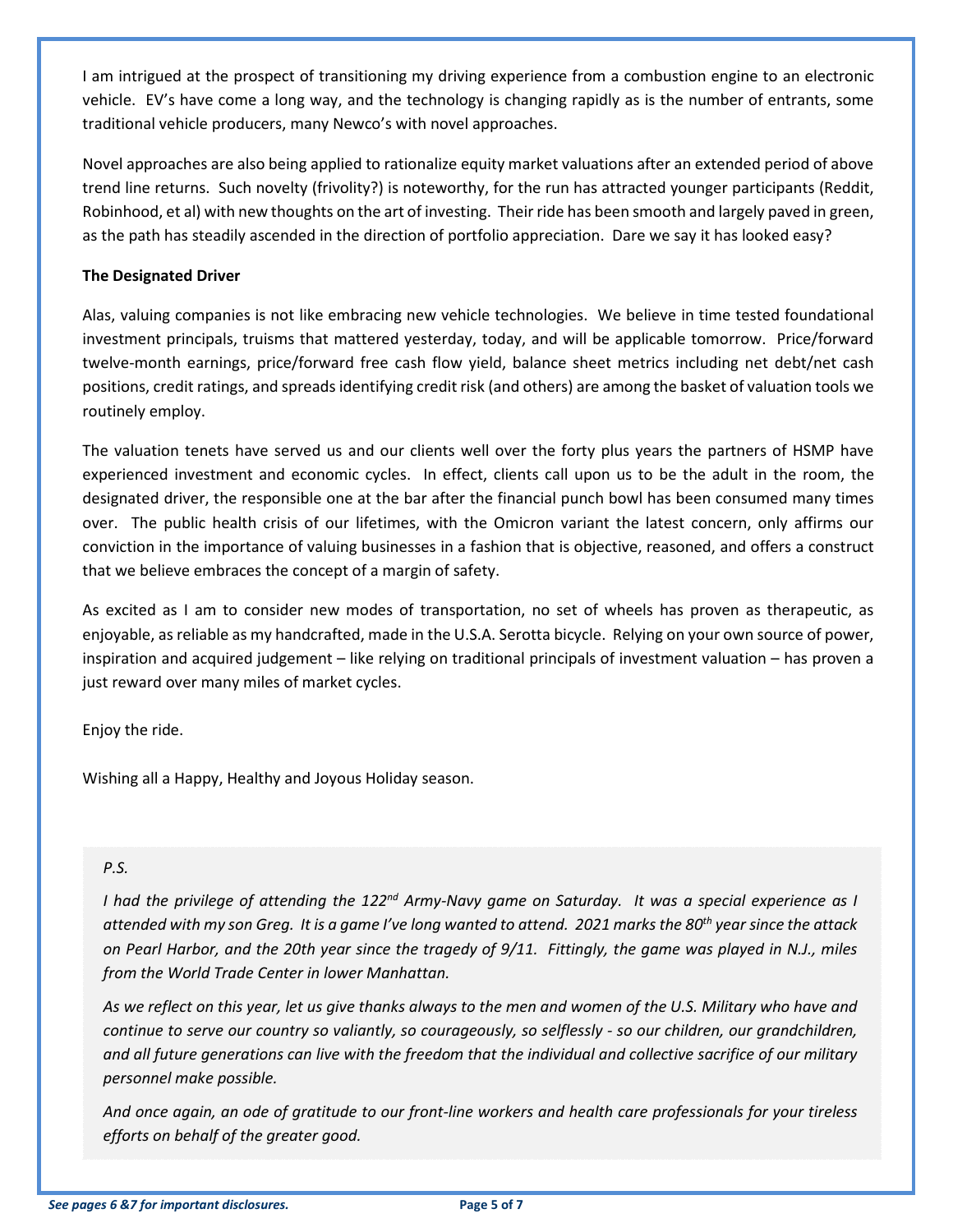#### **HS Management Partners, LLC Concentrated Quality Growth Composite GIPS© Report**

| uiro<br><b>INCANDI</b> |                             |                                      |                                     |                            |            |                     |                        |                                |                                        |                     |                        |
|------------------------|-----------------------------|--------------------------------------|-------------------------------------|----------------------------|------------|---------------------|------------------------|--------------------------------|----------------------------------------|---------------------|------------------------|
|                        | <b>Firm</b>                 | <b>Composite</b>                     |                                     | <b>Performance Results</b> |            |                     |                        |                                | <b>3-Year Annualized Std Deviation</b> |                     |                        |
| Year<br>End            | <b>Assets</b><br>(millions) | <b>Assets</b><br>(USD)<br>(millions) | <b>Number of</b><br><b>Accounts</b> | Composite                  |            |                     | <b>Russell</b>         | Composite                      | <b>Composite</b>                       |                     | <b>Russell</b>         |
|                        |                             |                                      |                                     | Gross                      | <b>Net</b> | <b>S&amp;P 500®</b> | $1000^\circ$<br>Growth | <b>Dispersion</b><br>(Std Dev) | <b>Gross</b>                           | <b>S&amp;P 500®</b> | $1000^\circ$<br>Growth |
| 3Q21                   | 3,650                       | 3,554                                | 285                                 | $-1.14%$                   | $-1.32%$   | 0.58%               | 1.16%                  | .09                            | 19.88                                  | 18.55               | 19.91                  |
| 2Q21                   | 3,791                       | 3,695                                | 284                                 | 10.65%                     | 10.46%     | 8.55%               | 11.93%                 | .05                            | 19.51                                  | 18.26               | 19.52                  |
| 1Q21                   | 3,559                       | 3,425                                | 277                                 | 8.47%                      | 8.29%      | 6.17%               | 0.94%                  | .07                            | 19.49                                  | 18.14               | 19.14                  |
| 2020                   | 3,491                       | 3,341                                | 284                                 | 14.70%                     | 13.88%     | 18.40%              | 38.49%                 | .14                            | 19.75                                  | 18.53               | 19.64                  |
| 2019                   | 3,566                       | 3,478                                | 280                                 | 38.12%                     | 37.13%     | 31.49%              | 36.39%                 | 1.13                           | 11.29                                  | 11.93               | 13.07                  |
| 2018                   | 3,145                       | 2,967                                | 259                                 | $-4.42%$                   | $-5.07%$   | $-4.38%$            | $-1.51%$               | .28                            | 10.04                                  | 10.80               | 12.12                  |
| 2017                   | 4,028                       | 3,840                                | 236                                 | 33.87%                     | 33.06%     | 21.83%              | 30.21%                 | .46                            | 9.61                                   | 9.92                | 10.54                  |
| 2016                   | 3,446                       | 3,269                                | 199                                 | 6.92%                      | 6.25%      | 11.96%              | 7.08%                  | .10                            | 10.72                                  | 10.59               | 11.15                  |
| 2015                   | 3,143                       | 3,014                                | 176                                 | 3.94%                      | 3.32%      | 1.38%               | 5.67%                  | .81                            | 11.03                                  | 10.48               | 10.70                  |
| 2014                   | 3,295                       | 3,193                                | 148                                 | 13.06%                     | 12.39%     | 13.69%              | 13.05%                 | .26                            | 9.85                                   | 8.98                | 9.59                   |
| 2013                   | 2,392                       | 2,298                                | 136                                 | 31.76%                     | 31.04%     | 32.39%              | 33.48%                 | .09                            | 12.26                                  | 11.94               | 12.18                  |
| 2012                   | 1,622                       | 1,616                                | 94                                  | 28.86%                     | 28.16%     | 16.00%              | 15.26%                 | .15                            | 13.82                                  | 15.09               | 15.66                  |
| 2011                   | 884                         | 880                                  | 72                                  | 5.55%                      | 5.00%      | 2.11%               | 2.64%                  | .11                            | 15.81                                  | 18.70               | 17.76                  |
| 2010                   | 531                         | 528                                  | 46                                  | 17.13%                     | 16.44%     | 15.06%              | 16.71%                 | .28                            | 19.54                                  | 21.85               | 22.11                  |
| 2009                   | 292                         | 290                                  | 32                                  | 35.91%                     | 35.06%     | 26.46%              | 37.21%                 | .33                            |                                        |                     |                        |
| 2008**                 | 172                         | 152                                  | 27                                  | (34.49%)                   | (34.80%)   | (37.00%)            | (38.44%)               | N.A.                           |                                        |                     |                        |
| 2007*                  |                             | 6                                    | 5 or fewer                          | 16.84%                     | 16.08%     | 4.83%               | 10.51%                 | N.A.                           |                                        |                     |                        |

\* Performance shown for 2007 is from April 1, 2007 through December 31, 2007.

\*\* HS Management Partners, LLC charges its fees quarterly in arrears and therefore no significant fees were charged to client accounts in the first quarter of 2008. Had a modeled fee of 0.90% per annum been applied, the net of fee return for the first quarter of 2008 would be (10.82%).

N.A. - Information is not statistically meaningful due to an insufficient number of portfolios (5 or fewer) in the Composite for the entire year.

The HS Management Partners Concentrated Quality Growth Composite includes all fully discretionary, actively managed, fee paying accounts which employ our style of investing in 20-25 quality growth businesses. These accounts must have a market value exceeding \$500,000 at the time of initial inclusion in the Composite and have a market value exceeding \$300,000 to maintain inclusion. Accounts that have contributions/withdrawals of greater than 10% of their market value (at the time of the cash flow) shall be excluded from Composite membership. Accounts that are not actively

managed according to the intended strategy are excluded at the end of the last full day in which they last met the inclusion criteria. Accounts are reinstated into the Composite on the first day after the account again meets our inclusion criteria. Prior to April 1, 2009, our inclusion and exclusion criteria were applied on a monthly basis, rather than daily. There are accounts paying zero commissions included in the Composite. Additional information regarding the treatment of significant cash flows is available upon request. Also available upon request are policies for valuing investments, calculating performance, and preparing GIPS Reports.

For benchmark purposes, the Composite is compared to the S&P 500® and Russell 1000® Growth indices, however, the Composite may contain securities not represented in either or both indices. The HS Management Partners Concentrated Quality Growth Composite was created January 1, 2008 (the inception date of the Composite was April 1, 2007). Prior to January 1, 2008 the accounts in the Composite were non-fee paying individual accounts managed by Harry Segalas in accordance with HS Management Partners' investment policies, becoming HS Management Partners accounts in December 2007.

The Composite Dispersion presented is an asset-weighted standard deviation calculated using gross performance results for accounts included within the Composite for the entire period. In addition, gross performance results are used to calculate the 3-year annualized standard deviation.

HS Management Partners, LLC claims compliance with the Global Investment Performance Standards (GIPS®) and has prepared and presented this report in compliance with the GIPS standards. HS Management Partners, LLC has been independently verified for the period January 1, 2008 through September 30, 2021. A firm that claims compliance with the GIPS standards must establish policies and procedures for complying with all the applicable requirements of the GIPS standards. Verification provides assurance on whether the Firm's policies and procedures related to composite, as well as the calculation, presentation, and distribution of performance, have been designed in compliance with the GIPS standards and have been implemented on a firm-wide basis. The Concentrated Quality Growth Composite has had a performance examination for the periods January 1, 2008 through September 30, 2021. The verification and performance examination reports are available upon request.

GIPS® is a registered trademark of CFA Institute. CFA Institute does not endorse or promote this organization, nor does it warrant the accuracy or quality of the content contained herein.

The performance track record from April 1, 2007 through December 31, 2007 has been examined by Ashland Partners & Company, LLP and meets the portability requirements of the GIPS® standards. A copy of their report is available upon request.

HS Management Partners, LLC is an independent SEC registered investment advisor (SEC registration does not imply a certain level of skill or training). The Firm maintains a complete list and description of composites, which is available upon request. Results are based on fully discretionary accounts under management, including those accounts no longer with the Firm. Past performance is not indicative of future results.

The U.S. Dollar is the currency used to express performance. When international ordinary shares or ADRs are held in portfolios in the Composite, performance is shown net of foreign withholding taxes. Returns are presented gross and net of management fees and include the reinvestment of all income. Net of fee performance was calculated using actual management fees. Prior to January 1, 2008, a representative fee of 0.90% annually was applied to the individual accounts in the Composite managed by Harry Segalas. Additional information regarding the policies for calculating and reporting returns is available upon request. Policies governing compliance with the GIPS® Standards were followed in establishing HS Management Partners' performance record and the accounts to be included therein. In that regard, certain individual accounts managed by Harry Segalas were excluded from the Composite because of material differences in the management style of those accounts and HS Management Partners' investment policies. The GIPS® standards were applied retroactively for the purposes of computing 2007 performance and are being applied prospectively in a consistent manner.

Investment advisory fees are charged as a percentage of on an account's assets under management. The annual fee schedule for accounts that are at least \$10 million under management is as follows: 0.90% on first \$25 million, 0.70% on next \$25 million and 0.50% on the balance. Accounts below \$10 million pay the greater of 1% or \$10,000. Actual investment advisory fees may deviate from the above fee schedule at the Firm's sole discretion. Please refer to our Form ADV for more information related to our fees.